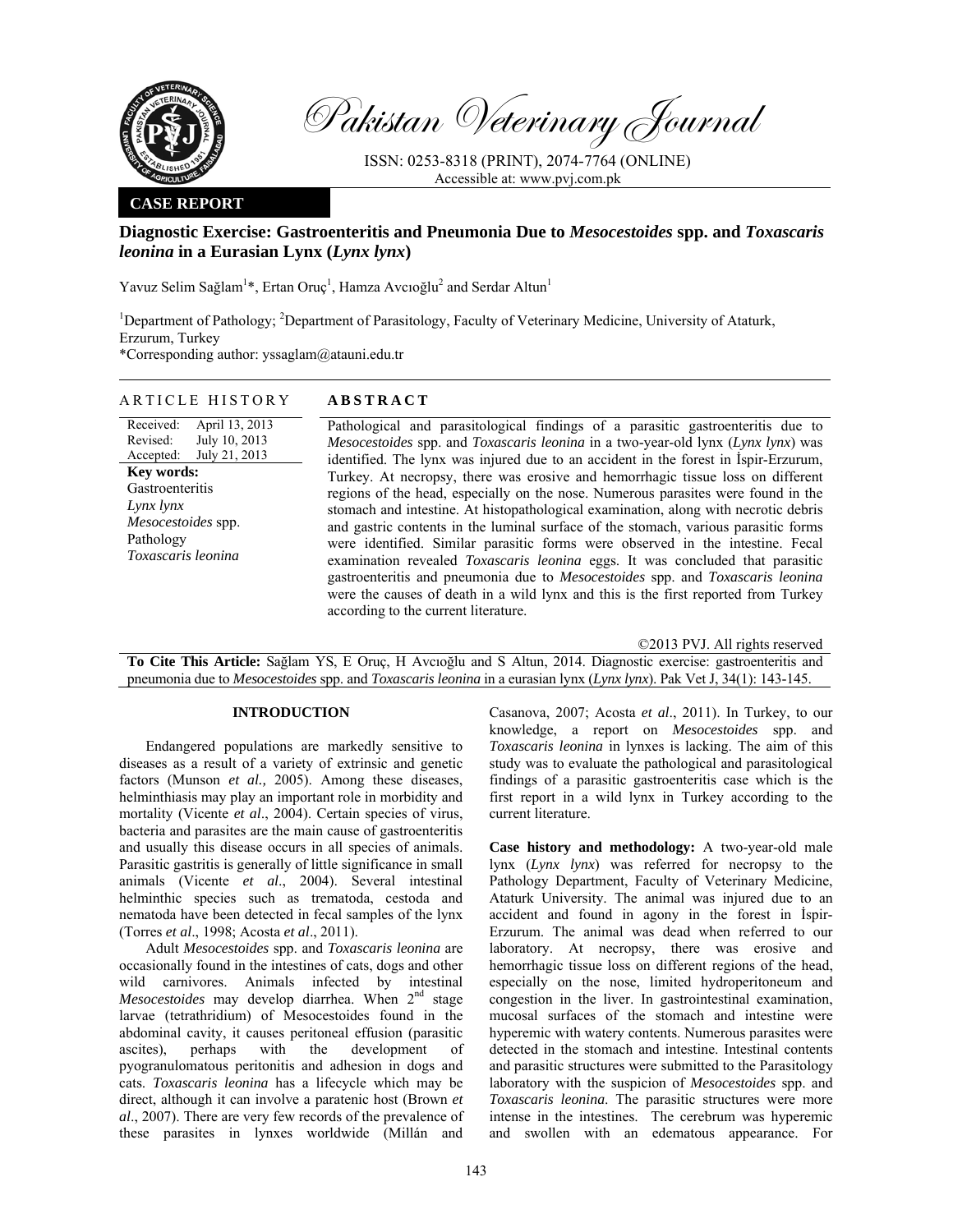

**Fig. 1:** Morphology of *Mesocestoides* spp. (a: scolex and b,c: proglotteds).

histopathology, tissue samples from suspected organs were fixed in 10% neutral buffered formalin solution. After a routine histopathology process (alcohol-xylol procedure), tissue samples were embedded in paraffin wax and sectioned in 5 micron and routinely stained with Hematoxylin and Eosin (Presnell and Schreibman, 1997). All slides were examined under light microscopy. Collected parasites were fixed in 70% alcohol containing 5% glycerin for identification. Fecal samples were examined for helminthic eggs using saturated  $NaCl<sub>2</sub>$ flotation. Identifications for both helminthes and their eggs were performed based on the descriptions of Thienpont *et al*. (1986).

#### **RESULTS**

Two helminthic species were identified, including one cestoda species *Mesocestoides* spp. (2 adult) (Fig. 1) and one nematode species *Toxascaris leonina* (19 male, 25 female). In histopathologic examination, there were many parasitic forms with necrotic debris and gastric content on the luminal surfaces of the stomach. The gastric glands were dilated and the epithelial hyperplasia were detected (Fig. 2a and 2b). Similarly, parasitic forms were observed in the intestines (Fig. 3a). Fibrous proliferation and mononuclear cell infiltration in were detected the propria mucosa of the affected intestine (Fig. 3b). In addition to the stomach and intestinal parasitism, similar structures were observed in bronchial and



**Fig. 2:** a) Parasitic forms (long arrows), dilatation of gastric glandules (short arrows) and epithelial hyperplasia left top; b) Epithelial hyperplasia of gastric mucosa (arrow). H-E.



**Fig. 3:** a) Parasitic forms within the intestinal lumen (arrow); b) Hyperemic vessels and fibrous tissue proliferation (arrow) of propria mucosa of intestine. H-E.



**Fig. 4:** a) Parasitic forms within the bronchial lumina (arrow); b) Hyperemia (arrow) and gliosis in cerebral tissue. H-E.